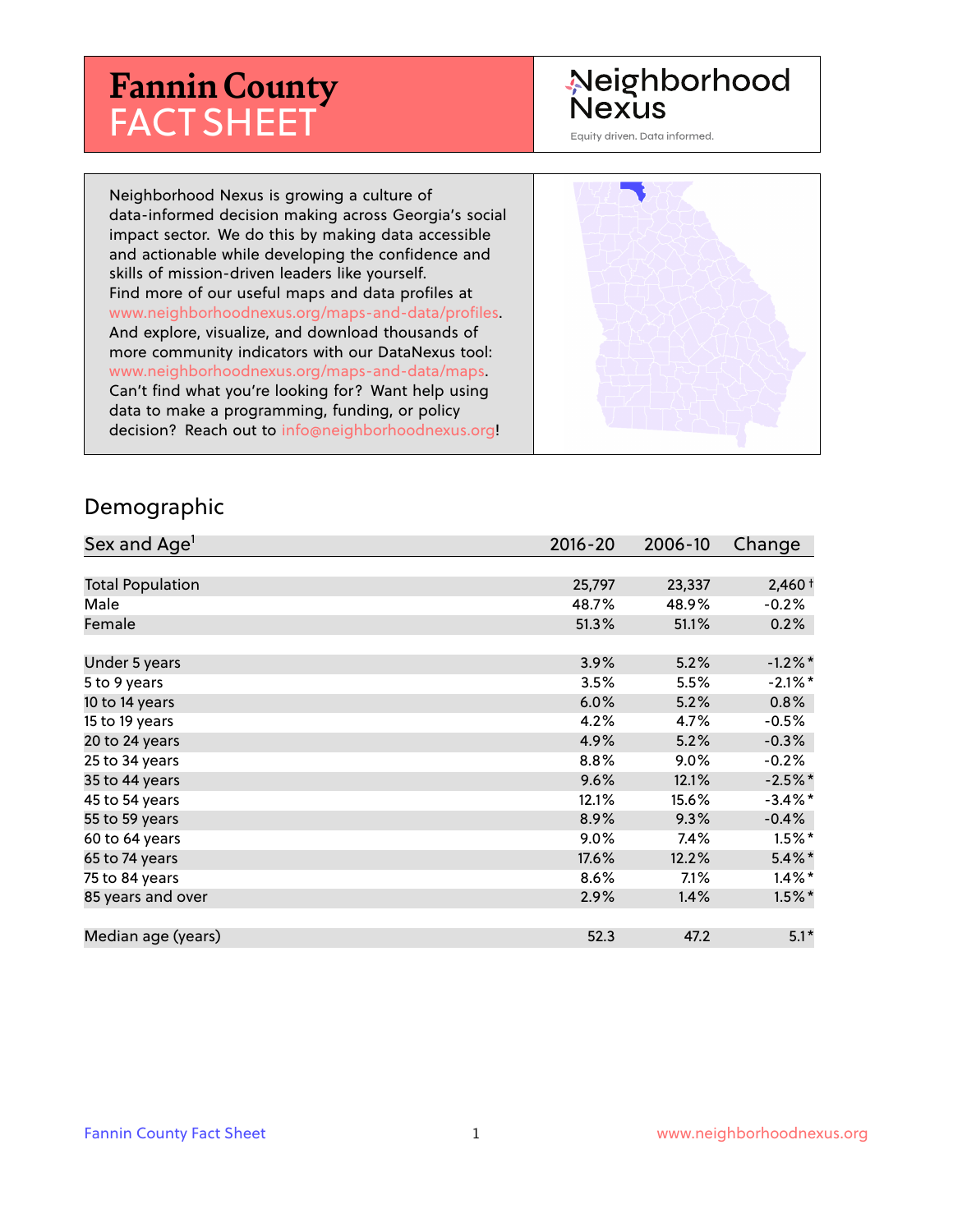## Demographic, continued...

| Race <sup>2</sup>                                            | $2016 - 20$ | 2006-10 | Change      |
|--------------------------------------------------------------|-------------|---------|-------------|
| <b>Total population</b>                                      | 25,797      | 23,337  | $2,460+$    |
| One race                                                     | 97.6%       | 99.2%   | $-1.6\%$ *  |
| White                                                        | 95.8%       | 96.8%   | $-1.0\%$ *  |
| <b>Black or African American</b>                             | 0.2%        | 0.1%    | 0.1%        |
| American Indian and Alaska Native                            | 0.1%        | 1.0%    | $-0.9\%$ *  |
| Asian                                                        | 0.3%        | 0.5%    | $-0.1\%$ *  |
| Native Hawaiian and Other Pacific Islander                   | 0.1%        | 0.1%    | 0.1%        |
| Some other race                                              | 1.1%        | 0.8%    | 0.4%        |
| Two or more races                                            | 2.4%        | 0.8%    | $1.6\%$ *   |
| Race alone or in combination with other race(s) <sup>3</sup> | $2016 - 20$ | 2006-10 | Change      |
| Total population                                             | 25,797      | 23,337  | $2,460+$    |
| White                                                        | 97.8%       | 97.2%   | 0.6%        |
| <b>Black or African American</b>                             | 0.8%        | 0.3%    | $0.5%$ *    |
| American Indian and Alaska Native                            | 1.4%        | 1.5%    | $-0.1%$     |
| Asian                                                        | 0.3%        | 0.7%    | $-0.3%$     |
| Native Hawaiian and Other Pacific Islander                   | 0.1%        | 0.1%    | 0.1%        |
| Some other race                                              | 1.9%        | 1.0%    | $0.8\%$ *   |
| Hispanic or Latino and Race <sup>4</sup>                     | $2016 - 20$ | 2006-10 | Change      |
| <b>Total population</b>                                      | 25,797      | 23,337  | $2,460+$    |
| Hispanic or Latino (of any race)                             | 2.5%        | 1.6%    | $0.9%$ +    |
| Not Hispanic or Latino                                       | 97.5%       | 98.4%   | $-0.9%$ +   |
| White alone                                                  | 94.3%       | 96.2%   | $-1.8\%$ *  |
| Black or African American alone                              | 0.2%        | 0.0%    | 0.2%        |
| American Indian and Alaska Native alone                      | 0.1%        | 1.0%    | $-0.9%$ *   |
| Asian alone                                                  | 0.3%        | 0.4%    | $-0.1\%$ *  |
| Native Hawaiian and Other Pacific Islander alone             | 0.1%        | 0.1%    | 0.1%        |
| Some other race alone                                        | 0.5%        | 0.2%    | 0.3%        |
| Two or more races                                            | 2.0%        | 0.6%    | $1.4\%$ *   |
| U.S. Citizenship Status <sup>5</sup>                         | $2016 - 20$ | 2006-10 | Change      |
| Foreign-born population                                      | 641         | 427     | $214*$      |
| Naturalized U.S. citizen                                     | 67.1%       | 34.0%   | 33.1%*      |
| Not a U.S. citizen                                           | 32.9%       | 66.0%   | $-33.1\%$ * |
|                                                              |             |         |             |
| Citizen, Voting Age Population <sup>6</sup>                  | $2016 - 20$ | 2006-10 | Change      |
| Citizen, 18 and over population                              | 21,355      | 18,555  | 2,800*      |
| Male                                                         | 48.2%       | 48.0%   | 0.1%        |
| Female                                                       | 51.8%       | 52.0%   | $-0.1%$     |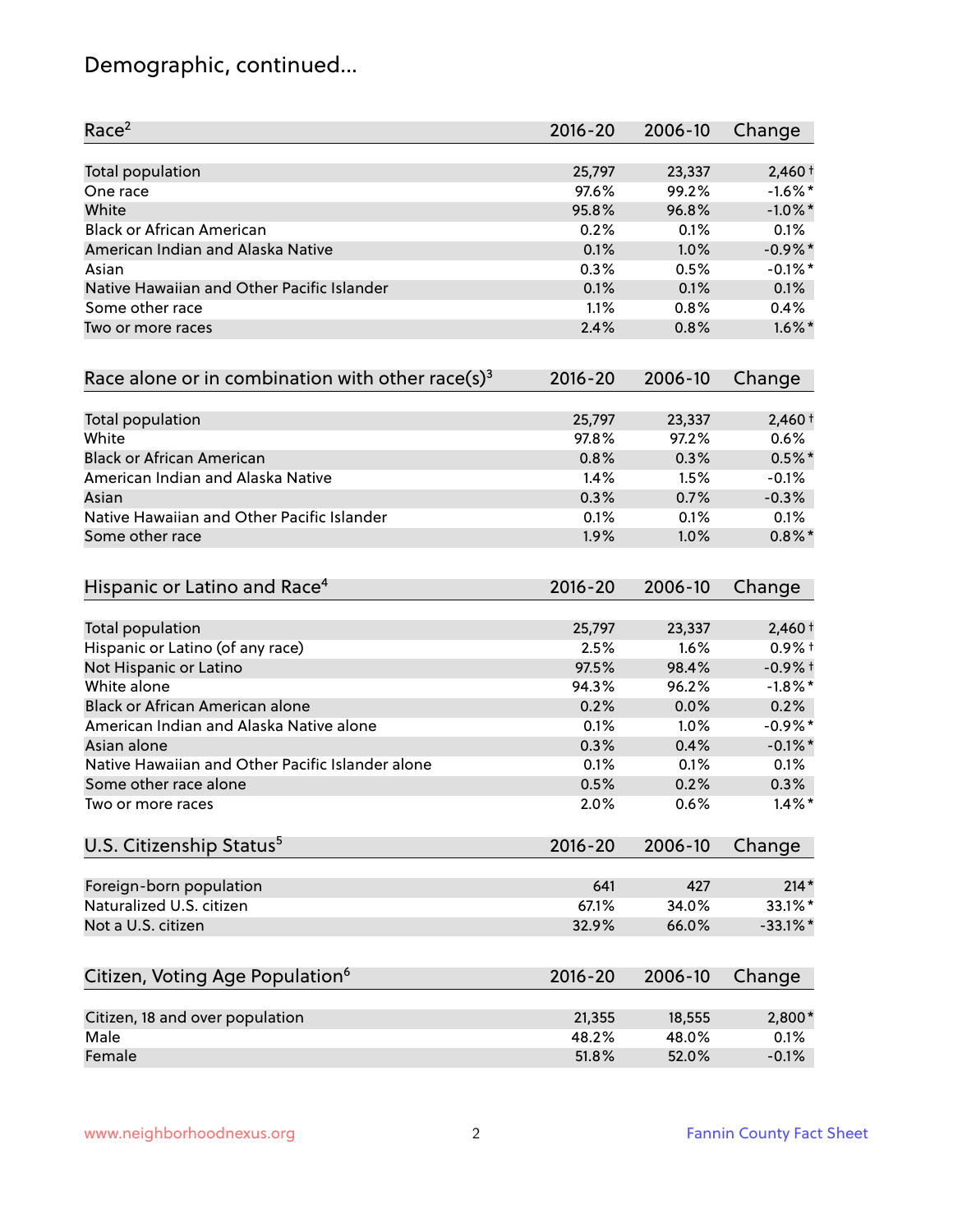### Economic

| Income <sup>7</sup>                                 | $2016 - 20$ | 2006-10 | Change     |
|-----------------------------------------------------|-------------|---------|------------|
|                                                     |             |         |            |
| All households                                      | 11,174      | 10,524  | 650        |
| Less than \$10,000                                  | 7.1%        | 8.5%    | $-1.3%$    |
| \$10,000 to \$14,999                                | 6.3%        | 11.9%   | $-5.6\%$ * |
| \$15,000 to \$24,999                                | 13.4%       | 15.9%   | $-2.6%$    |
| \$25,000 to \$34,999                                | 10.6%       | 14.8%   | $-4.2%$ *  |
| \$35,000 to \$49,999                                | 16.3%       | 14.2%   | 2.1%       |
| \$50,000 to \$74,999                                | 17.4%       | 16.0%   | 1.3%       |
| \$75,000 to \$99,999                                | 10.7%       | 8.2%    | $2.5%$ *   |
| \$100,000 to \$149,999                              | 10.4%       | 7.1%    | $3.2\%$ *  |
| \$150,000 to \$199,999                              | 3.0%        | 2.5%    | 0.4%       |
| \$200,000 or more                                   | 4.8%        | 0.7%    | $4.1\%$ *  |
| Median household income (dollars)                   | 46,028      | 34,145  | 11,883*    |
| Mean household income (dollars)                     | 67,410      | 47,451  | 19,958*    |
| With earnings                                       | 59.0%       | 68.7%   | $-9.8%$ *  |
| Mean earnings (dollars)                             | 68,752      | 46,742  | 22,010*    |
| <b>With Social Security</b>                         | 52.9%       | 44.0%   | 8.9%*      |
| Mean Social Security income (dollars)               | 20,648      | 15,066  | 5,582*     |
| With retirement income                              | 29.7%       | 23.9%   | $5.8\%$ *  |
| Mean retirement income (dollars)                    | 25,312      | 18,342  | 6,970*     |
| With Supplemental Security Income                   | 5.6%        | 4.3%    | 1.2%       |
| Mean Supplemental Security Income (dollars)         | 9,842       | 8,184   | $1,658*$   |
| With cash public assistance income                  | 1.6%        | 1.6%    | $-0.0%$    |
| Mean cash public assistance income (dollars)        | 2,047       | 2,634   | $-587$     |
| With Food Stamp/SNAP benefits in the past 12 months | 10.9%       | 10.3%   | 0.6%       |
|                                                     |             |         |            |
| Families                                            | 7,725       | 7,278   | 447        |
| Less than \$10,000                                  | 4.1%        | 4.3%    | $-0.1%$    |
| \$10,000 to \$14,999                                | 1.7%        | 7.7%    | $-6.0\%$ * |
| \$15,000 to \$24,999                                | 11.9%       | 12.5%   | $-0.6%$    |
| \$25,000 to \$34,999                                | 10.6%       | 17.3%   | $-6.8\%$ * |
| \$35,000 to \$49,999                                | 17.6%       | 14.8%   | 2.8%       |
| \$50,000 to \$74,999                                | 17.8%       | 20.1%   | $-2.3%$    |
| \$75,000 to \$99,999                                | 11.6%       | 9.1%    | 2.5%       |
| \$100,000 to \$149,999                              | 14.1%       | 9.5%    | 4.5%*      |
| \$150,000 to \$199,999                              | 4.3%        | 3.7%    | 0.6%       |
| \$200,000 or more                                   | 6.4%        | 1.0%    | $5.4\%$ *  |
| Median family income (dollars)                      | 54,526      | 41,422  | 13,104*    |
| Mean family income (dollars)                        | 78,077      | 55,947  | 22,130*    |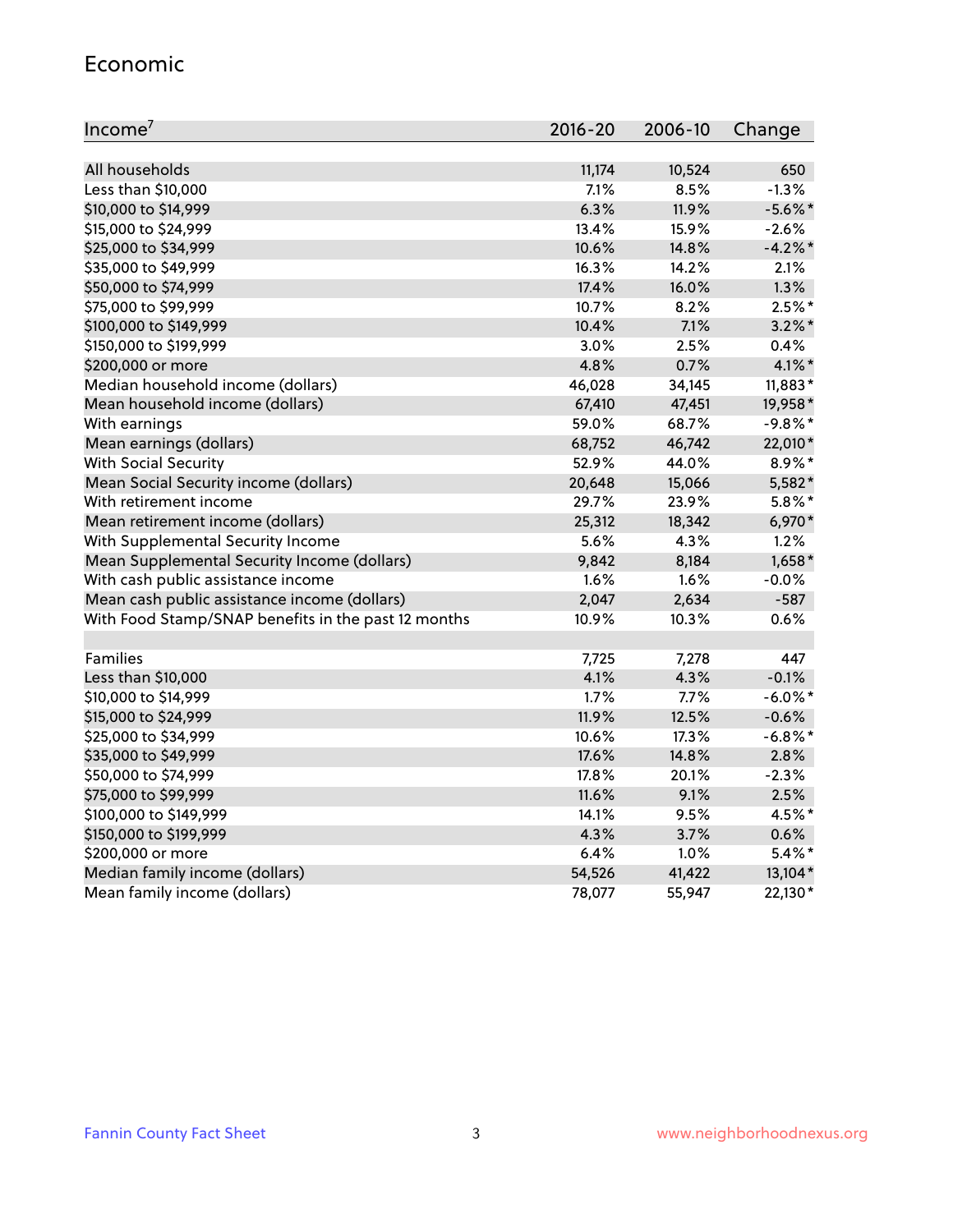## Economic, continued...

| Income, continued <sup>8</sup>                                        | $2016 - 20$ | 2006-10 | Change     |
|-----------------------------------------------------------------------|-------------|---------|------------|
|                                                                       |             |         |            |
| Nonfamily households                                                  | 3,449       | 3,246   | 203        |
| Median nonfamily income (dollars)                                     | 26,924      | 19,337  | 7,587*     |
| Mean nonfamily income (dollars)                                       | 42,115      | 28,002  | $14,113*$  |
| Median earnings for workers (dollars)                                 | 27,189      | 22,961  | 4,228 *    |
| Median earnings for male full-time, year-round workers<br>(dollars)   | 44,131      | 34,875  | $9,256*$   |
| Median earnings for female full-time, year-round workers<br>(dollars) | 32,877      | 27,097  | 5,780      |
| Per capita income (dollars)                                           | 29,845      | 21,103  | $8,742*$   |
|                                                                       |             |         |            |
| Families and People Below Poverty Level <sup>9</sup>                  | 2016-20     | 2006-10 | Change     |
| <b>All families</b>                                                   | 7.6%        | 12.2%   | $-4.6%$    |
| With related children under 18 years                                  | 12.5%       | 19.1%   | $-6.6%$    |
| With related children under 5 years only                              | 1.4%        | 7.1%    | $-5.7%$    |
| Married couple families                                               | 4.5%        | 6.2%    | $-1.7%$    |
| With related children under 18 years                                  | 1.9%        | 6.8%    | $-4.9%$    |
| With related children under 5 years only                              | 0.0%        | 4.1%    | $-4.1%$    |
| Families with female householder, no husband present                  | 28.5%       | 30.5%   | $-2.0%$    |
| With related children under 18 years                                  | 44.9%       | 48.0%   | $-3.1%$    |
| With related children under 5 years only                              | 2.2%        | 14.1%   | $-12.0%$   |
|                                                                       |             |         |            |
| All people                                                            | 10.6%       | 16.2%   | $-5.6\%$ * |
| Under 18 years                                                        | 16.3%       | 23.0%   | $-6.7%$    |
| Related children under 18 years                                       | 16.0%       | 22.8%   | $-6.8%$    |
| Related children under 5 years                                        | 16.0%       | 16.6%   | $-0.6%$    |
| Related children 5 to 17 years                                        | 16.0%       | 25.1%   | $-9.1%$    |
| 18 years and over                                                     | 9.5%        | 14.5%   | $-5.0\%$ * |
| 18 to 64 years                                                        | 9.4%        | 14.8%   | $-5.4\%$ * |
| 65 years and over                                                     | 9.8%        | 13.8%   | $-4.1%$    |
| People in families                                                    | 7.6%        | 12.7%   | $-5.1%$    |
| Unrelated individuals 15 years and over                               | 25.4%       | 33.6%   | $-8.2%$    |
|                                                                       |             |         |            |
| Non-Hispanic white people                                             | 10.6%       | 16.3%   | $-5.7\%$ * |
| Black or African-American people                                      | 35.7%       | 0.0%    | 35.7%      |
| Asian people                                                          | 8.9%        | 30.2%   | $-21.3%$   |
| Hispanic or Latino people                                             | 16.3%       | 11.2%   | 5.1%       |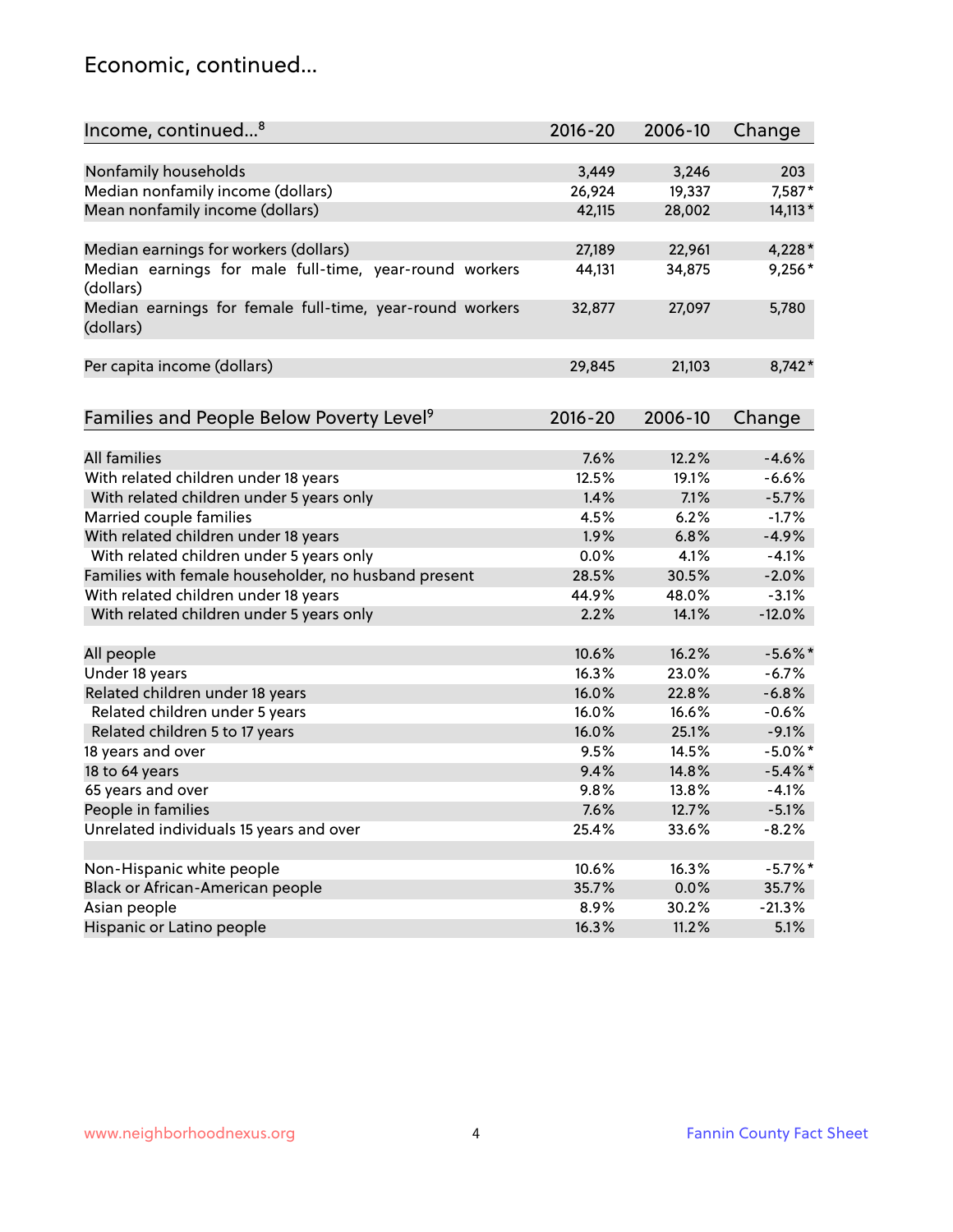## Employment

| Employment Status <sup>10</sup>                                                               | 2010        | 2020    | Change    |
|-----------------------------------------------------------------------------------------------|-------------|---------|-----------|
| In Labor Force                                                                                | 11,066      | 10,271  | 10,271    |
| <b>Unemployment Rate</b>                                                                      | 4.7%        | 11.7%   | $-7.0%$   |
| Industry <sup>11</sup>                                                                        | $2016 - 20$ | 2006-10 | Change    |
| Civilian employed population 16 years and over                                                | 9,986       | 9,603   | 383       |
| Agriculture, forestry, fishing and hunting, and mining                                        | 1.3%        | 2.1%    | $-0.8%$   |
| Construction                                                                                  | 12.3%       | 15.8%   | $-3.5%$   |
| Manufacturing                                                                                 | 12.9%       | 9.2%    | $3.7\%$ * |
| Wholesale trade                                                                               | 2.0%        | 1.1%    | 0.9%      |
| Retail trade                                                                                  | 12.0%       | 16.7%   | $-4.7%$   |
| Transportation and warehousing, and utilities                                                 | 3.3%        | 3.1%    | 0.1%      |
| Information                                                                                   | 1.0%        | 1.4%    | $-0.4%$   |
| Finance and insurance, and real estate and rental and leasing                                 | 5.4%        | 7.4%    | $-2.0%$   |
| Professional, scientific, and management, and administrative<br>and waste management services | 11.6%       | 4.8%    | $6.8\%$ * |
| Educational services, and health care and social assistance                                   | 17.9%       | 20.9%   | $-3.0%$   |
| Arts, entertainment, and recreation, and accommodation and<br>food services                   | 7.3%        | 7.9%    | $-0.6%$   |
| Other services, except public administration                                                  | 8.0%        | 4.5%    | $3.5\%$ * |
| Public administration                                                                         | 5.1%        | 5.2%    | $-0.1%$   |
| Occupation <sup>12</sup>                                                                      | $2016 - 20$ | 2006-10 | Change    |
|                                                                                               |             |         |           |
| Civilian employed population 16 years and over                                                | 9,986       | 9,603   | 383       |
| Management, business, science, and arts occupations                                           | 29.8%       | 25.8%   | 4.0%      |
| Service occupations                                                                           | 21.5%       | 17.4%   | 4.1%*     |
| Sales and office occupations                                                                  | 23.9%       | 24.6%   | $-0.7%$   |
| Natural<br>construction,<br>resources,<br>and<br>maintenance<br>occupations                   | 13.0%       | 18.5%   | $-5.5%$ * |
| Production, transportation, and material moving occupations                                   | 11.7%       | 13.7%   | $-2.0%$   |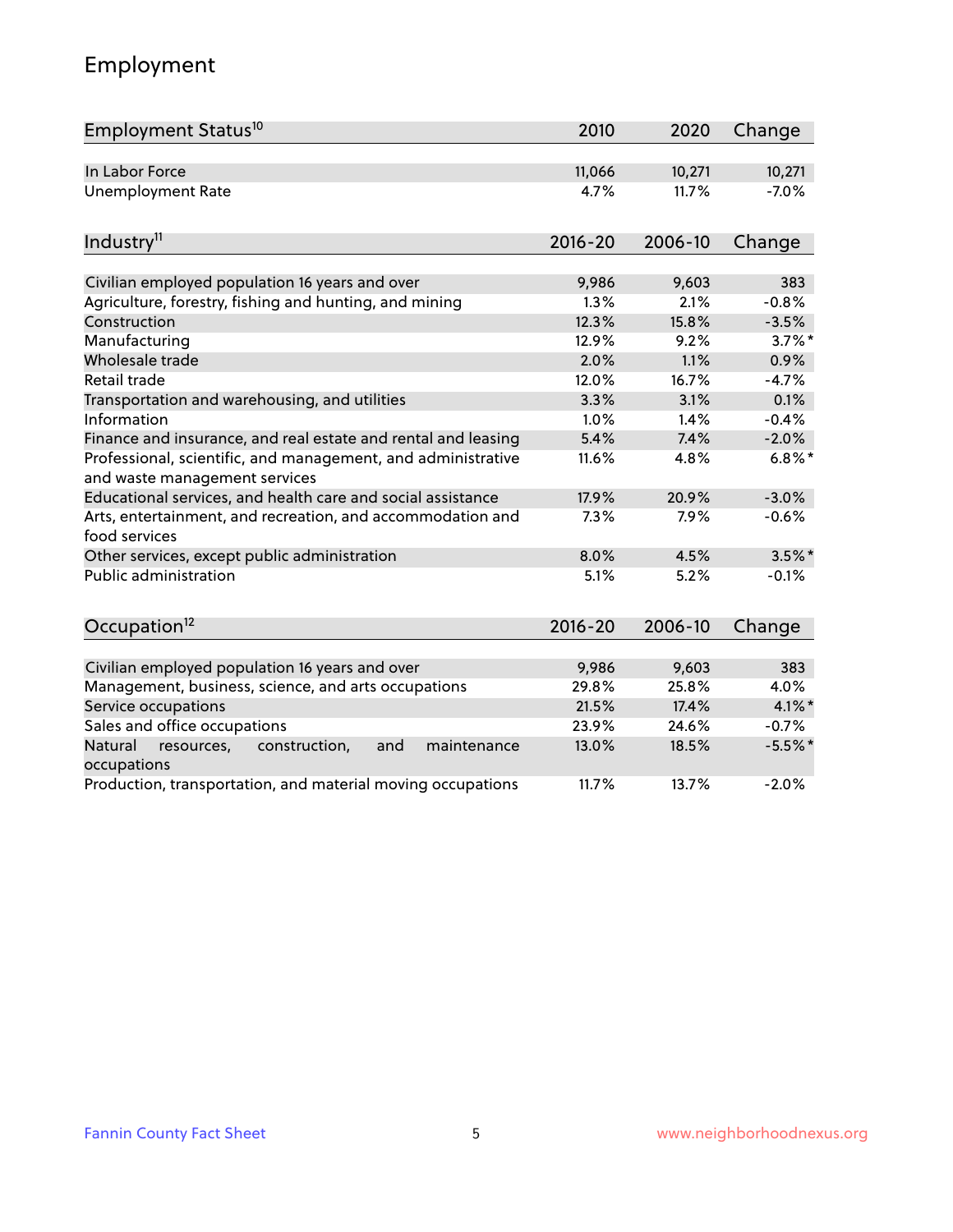## Employment, continued...

| Class of Worker <sup>13</sup>                          | $2016 - 20$ | 2006-10 | Change  |
|--------------------------------------------------------|-------------|---------|---------|
| Civilian employed population 16 years and over         | 9,986       | 9,603   | 383     |
| Private wage and salary workers                        | 72.0%       | 71.2%   | 0.8%    |
| Government workers                                     | 12.5%       | 15.2%   | $-2.6%$ |
| Self-employed in own not incorporated business workers | 15.5%       | 13.1%   | 2.4%    |
| Unpaid family workers                                  | 0.0%        | 0.6%    | $-0.6%$ |
|                                                        |             |         |         |
| Job Flows <sup>14</sup>                                | 2019        | 2010    | Change  |
| Total Jobs in county                                   | 6,210       | 5,035   | 1,175   |
| Held by residents of county                            | 50.1%       | 56.6%   | $-6.5%$ |
|                                                        |             |         |         |
| Held by non-residents of county                        | 49.9%       | 43.4%   | 6.5%    |
| Jobs by Industry Sector <sup>15</sup>                  | 2019        | 2010    | Change  |
| Total Jobs in county                                   | 6,210       | 5,035   | 1,175   |
| Goods Producing sectors                                | 11.0%       | 13.1%   | $-2.1%$ |
| Trade, Transportation, and Utilities sectors           | 24.5%       | 21.8%   | 2.7%    |
| All Other Services sectors                             | 64.5%       | 65.1%   | $-0.6%$ |
|                                                        |             |         |         |
| Total Jobs in county held by county residents          | 3,112       | 2,849   | 263     |
| <b>Goods Producing sectors</b>                         | 12.4%       | 13.4%   | $-1.0%$ |
| Trade, Transportation, and Utilities sectors           | 20.5%       | 19.4%   | 1.0%    |
| All Other Services sectors                             | 67.2%       | 67.2%   | $-0.0%$ |
| Jobs by Earnings <sup>16</sup>                         | 2019        | 2010    | Change  |
|                                                        |             |         |         |
| Total Jobs in county                                   | 6,210       | 5,035   | 1,175   |
| Jobs with earnings \$1250/month or less                | 31.6%       | 36.8%   | $-5.1%$ |
| Jobs with earnings \$1251/month to \$3333/month        | 42.3%       | 42.2%   | 0.0%    |
| Jobs with earnings greater than \$3333/month           | 26.1%       | 21.0%   | 5.1%    |
| Total Jobs in county held by county residents          | 3,112       | 2,849   | 263     |
| Jobs with earnings \$1250/month or less                | 32.6%       | 39.9%   | $-7.3%$ |
| Jobs with earnings \$1251/month to \$3333/month        | 43.0%       | 42.0%   | $1.0\%$ |
| Jobs with earnings greater than \$3333/month           | 24.4%       | 18.1%   | 6.2%    |
|                                                        |             |         |         |
| Jobs by Age of Worker <sup>17</sup>                    | 2019        | 2010    | Change  |
| Total Jobs in county                                   | 6,210       | 5,035   | 1,175   |
| Jobs with workers age 29 or younger                    | 22.0%       | 20.5%   | 1.6%    |
| Jobs with workers age 30 to 54                         | 50.1%       | 58.2%   | $-8.0%$ |
| Jobs with workers age 55 or older                      | 27.9%       | 21.4%   | 6.5%    |
|                                                        |             |         |         |
| Total Jobs in county held by county residents          | 3,112       | 2,849   | 263     |
| Jobs with workers age 29 or younger                    | 21.6%       | 19.3%   | 2.3%    |
| Jobs with workers age 30 to 54                         | 49.9%       | 58.2%   | $-8.4%$ |
| Jobs with workers age 55 or older                      | 28.5%       | 22.5%   | 6.1%    |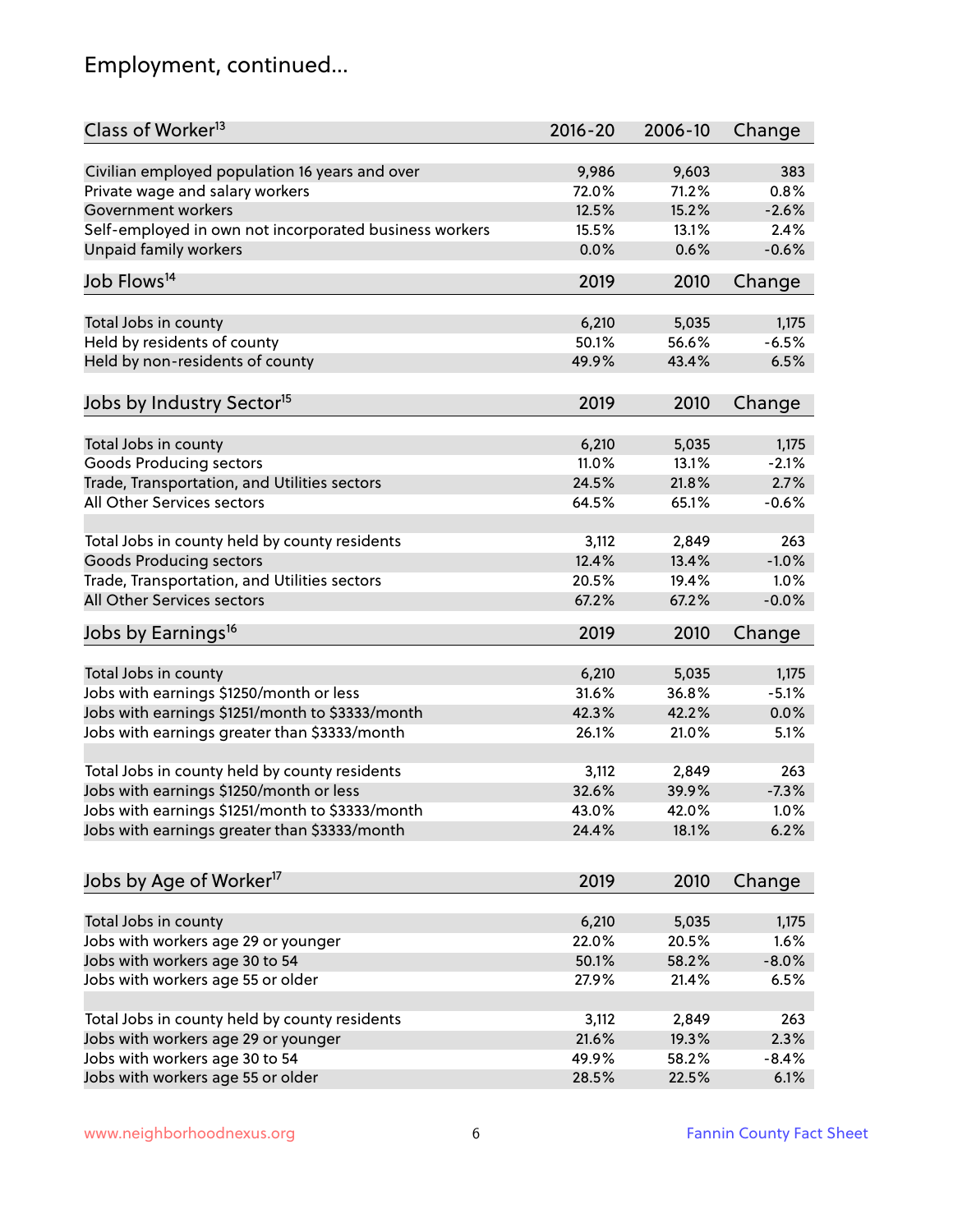### Education

| Early Learning <sup>18</sup>                        |              |         | 2022       |
|-----------------------------------------------------|--------------|---------|------------|
| Licensed Capacity of Early Learning Centers         |              |         | 391        |
| Licenced capacity per 1,000 children ages 0-4       |              |         | 384.8      |
| School Enrollment <sup>19</sup>                     | 2022         | 2010    | Change     |
|                                                     |              |         |            |
| <b>Enrolled in Public School</b>                    | 2,819        | 3,099   | $-280$     |
| White                                               | 91.6%        | 93.2%   | $-1.6%$    |
| <b>Black or African-American</b>                    | 0.4%         | 0.0%    | 0.4%       |
| Asian                                               | 0.5%         | 0.0%    | 0.5%       |
| <b>Native American</b>                              | 0.1%         | 0.0%    | 0.1%       |
| Pacific Islander                                    | 0.0%         | 0.0%    | 0.0%       |
| <b>Biracial or Multi-Racial</b>                     | 1.5%         | 3.3%    | $-1.9%$    |
| Hispanic or Latino                                  | 6.0%         | 2.5%    | 3.5%       |
| Georgia Milestones: 3rd Grade Reading <sup>20</sup> |              |         | 2019       |
|                                                     |              |         |            |
| <b>Number of Students Tested</b>                    |              |         | 205        |
| Proficient or Distinguished                         |              |         | 38.0%      |
| Georgia Milestones: 8th Grade Math <sup>21</sup>    |              |         | 2019       |
| <b>Number of Students Tested</b>                    |              |         | 241        |
| Proficient or Distinguished                         |              |         | 52.7%      |
|                                                     |              |         |            |
| Graduation Rates <sup>22</sup>                      | 2021         | 2012    | Change     |
| Cohort                                              | 190          | 193     | -3         |
| <b>High School Graduation Rate</b>                  | 90.5%        | 91.7%   | $-1.2%$    |
|                                                     |              |         |            |
| Educational Attainment <sup>23</sup>                | $2016 - 20$  | 2006-10 | Change     |
|                                                     |              |         |            |
| Population 25 years and over                        | 19,988       | 17,288  | 2,700*     |
| Less than 9th grade                                 | 4.0%<br>8.0% | 8.8%    | $-4.8\%$ * |
| 9th to 12th grade, no diploma                       |              | 13.3%   | $-5.3\%$ * |
| High school graduate (includes equivalency)         | 34.2%        | 39.7%   | $-5.5%$ *  |
| Some college, no degree                             | 21.7%        | 15.7%   | 5.9%*      |
| Associate's degree                                  | 10.1%        | 6.3%    | $3.8\%$ *  |
| Bachelor's degree                                   | 12.8%        | 8.9%    | $3.8\%$ *  |
| Graduate or professional degree                     | 9.3%         | 7.2%    | $2.1\%$ *  |
| Percent high school graduate or higher              | 88.0%        | 77.9%   | $10.1\%$ * |
| Percent bachelor's degree or higher                 | 22.1%        | 16.2%   | 5.9%*      |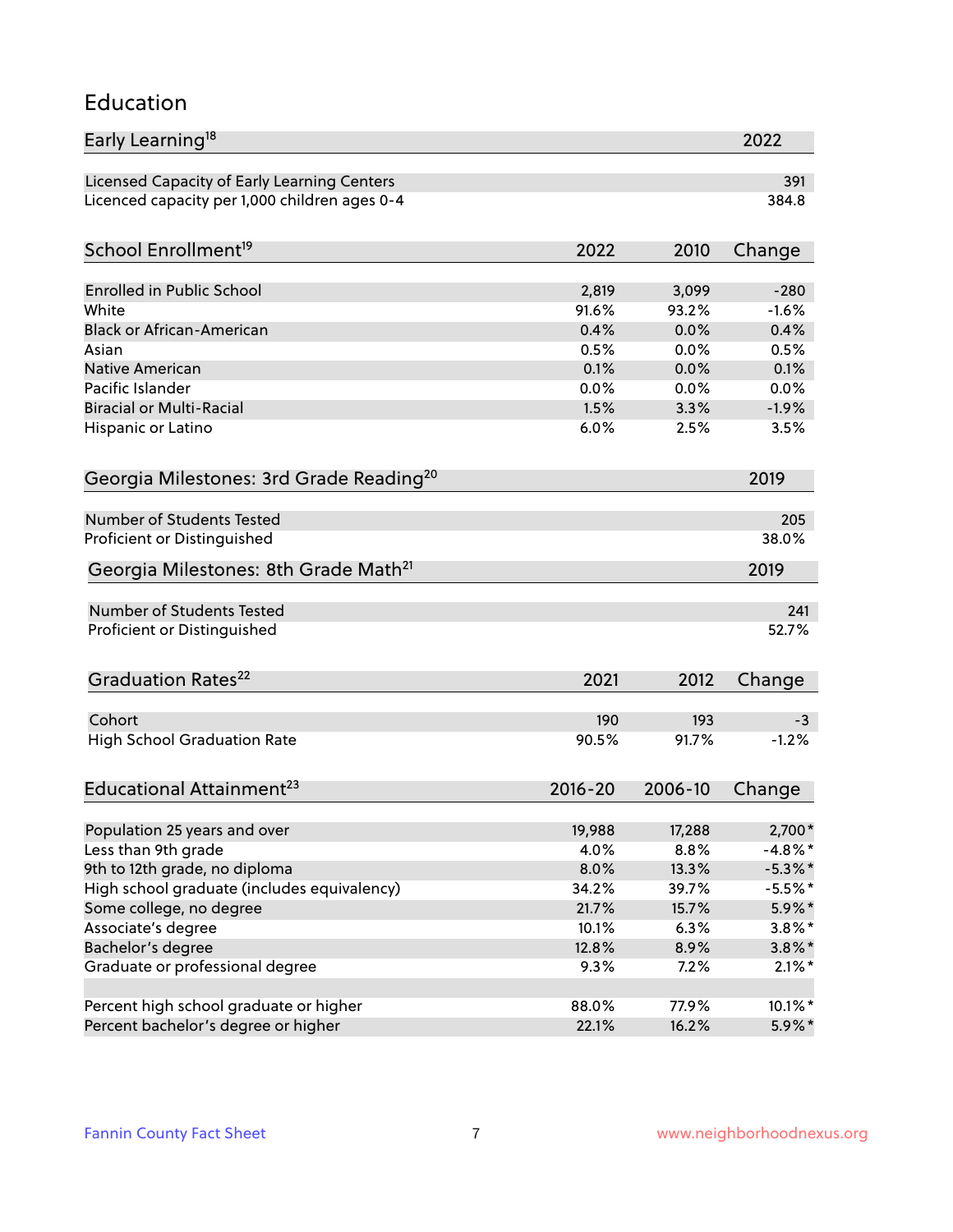## Housing

| Households by Type <sup>24</sup>                     | $2016 - 20$ | 2006-10 | Change     |
|------------------------------------------------------|-------------|---------|------------|
|                                                      |             |         |            |
| <b>Total households</b>                              | 11,174      | 10,524  | 650        |
| Family households (families)                         | 69.1%       | 69.2%   | $-0.0%$    |
| With own children under 18 years                     | 20.4%       | 22.5%   | $-2.1%$    |
| Married-couple family                                | 55.8%       | 54.0%   | 1.8%       |
| With own children of the householder under 18 years  | 15.1%       | 16.3%   | $-1.3%$    |
| Male householder, no wife present, family            | 4.7%        | 3.3%    | 1.3%       |
| With own children of the householder under 18 years  | 1.4%        | 0.4%    | $1.0\%$ *  |
| Female householder, no husband present, family       | 8.7%        | 11.8%   | $-3.1\%$ * |
| With own children of the householder under 18 years  | 3.9%        | 5.8%    | $-1.8%$    |
| Nonfamily households                                 | 30.9%       | 30.8%   | $0.0\%$    |
| Householder living alone                             | 27.2%       | 26.9%   | 0.4%       |
| 65 years and over                                    | 16.4%       | 10.8%   | $5.6\%$ *  |
|                                                      |             |         |            |
| Households with one or more people under 18 years    | 23.8%       | 26.2%   | $-2.4%$    |
| Households with one or more people 65 years and over | 45.4%       | 34.0%   | $11.4\%$ * |
|                                                      |             |         |            |
| Average household size                               | 2.29        | 2.21    | 0.08       |
| Average family size                                  | 2.74        | 2.67    | 0.08       |
|                                                      |             |         |            |
| Housing Occupancy <sup>25</sup>                      | $2016 - 20$ | 2006-10 | Change     |
|                                                      |             |         |            |
| Total housing units                                  | 17,481      | 16,063  | $1,418*$   |
| Occupied housing units                               | 63.9%       | 65.5%   | $-1.6%$    |
| Vacant housing units                                 | 36.1%       | 34.5%   | 1.6%       |
|                                                      |             |         |            |
| Homeowner vacancy rate                               | 4.5         | 1.6     | $3.0*$     |
| Rental vacancy rate                                  | 20.3        | 14.5    | 5.8        |
|                                                      |             |         |            |
|                                                      |             |         |            |
| Units in Structure <sup>26</sup>                     | $2016 - 20$ | 2006-10 | Change     |
| Total housing units                                  | 17,481      | 16,063  | $1,418*$   |
| 1-unit, detached                                     | 82.6%       | 78.5%   | $4.1\%$ *  |
| 1-unit, attached                                     | 1.2%        | 0.5%    | $0.7\%$ *  |
| 2 units                                              | 0.7%        | 1.0%    | $-0.3%$    |
| 3 or 4 units                                         |             | 2.0%    |            |
|                                                      | 0.9%        |         | $-1.0%$    |
| 5 to 9 units                                         | 0.9%        | 1.2%    | $-0.3%$    |
| 10 to 19 units                                       | 1.1%        | 0.3%    | $0.8\%$ *  |
| 20 or more units                                     | 2.5%        | 0.4%    | $2.1\%$ *  |
| Mobile home                                          | 9.9%        | 16.1%   | $-6.2\%$ * |
| Boat, RV, van, etc.                                  | 0.2%        | 0.0%    | 0.2%       |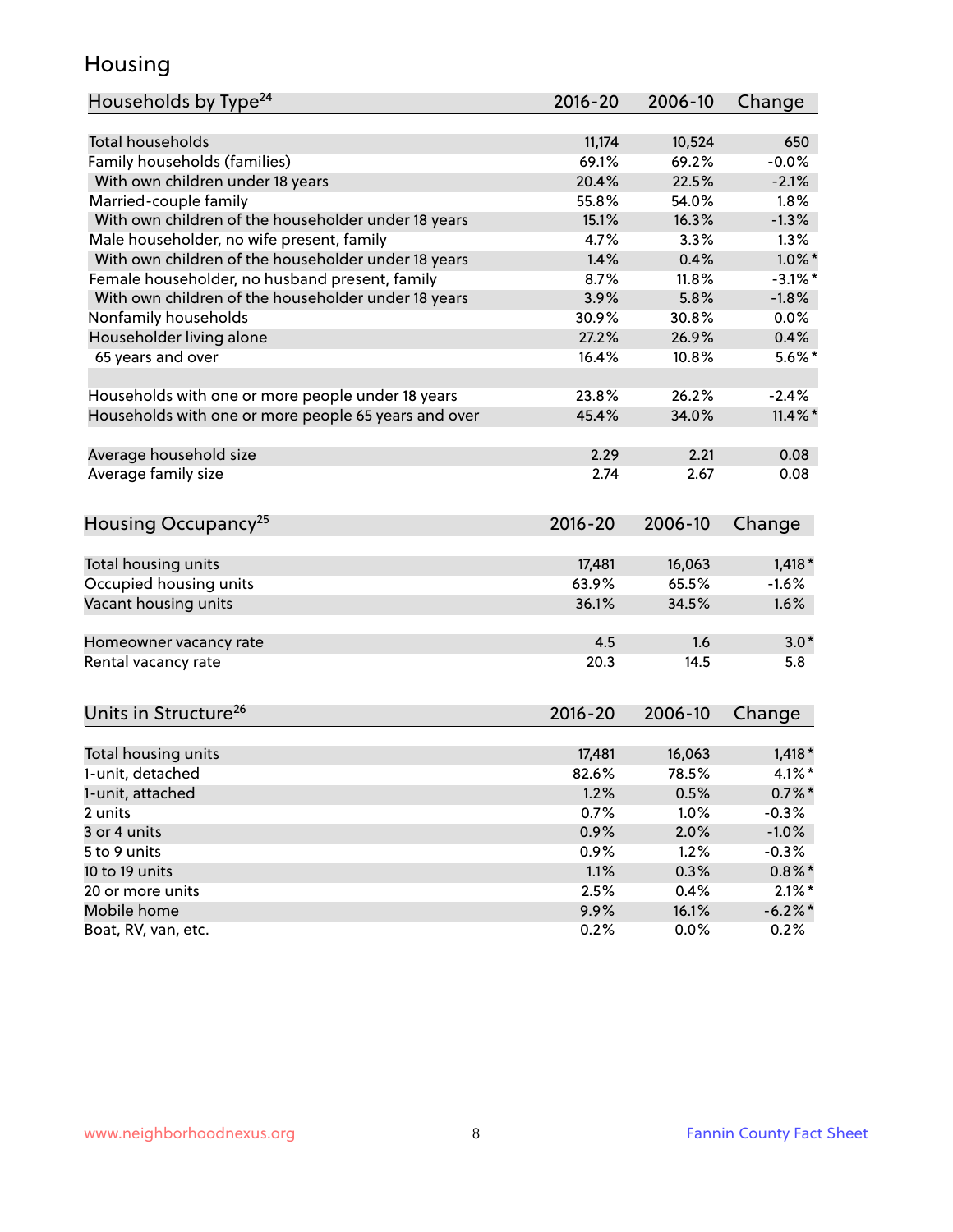## Housing, Continued...

| Year Structure Built <sup>27</sup>             | 2016-20     | 2006-10 | Change     |
|------------------------------------------------|-------------|---------|------------|
| Total housing units                            | 17,481      | 16,063  | $1,418*$   |
| Built 2014 or later                            | 5.7%        | (X)     | (X)        |
| Built 2010 to 2013                             | 1.4%        | (X)     | (X)        |
| Built 2000 to 2009                             | 27.7%       | 14.3%   | 13.4%*     |
| Built 1990 to 1999                             | 20.6%       | 24.2%   | $-3.6%$    |
| Built 1980 to 1989                             | 18.0%       | 22.2%   | $-4.2%$    |
| Built 1970 to 1979                             | 8.8%        | 15.5%   | $-6.6\%$ * |
| Built 1960 to 1969                             | 5.2%        | 7.3%    | $-2.1\%$ * |
| Built 1950 to 1959                             | 4.3%        | 5.9%    | $-1.5%$    |
| Built 1940 to 1949                             | 4.7%        | 4.8%    | $-0.1%$    |
| Built 1939 or earlier                          | 3.6%        | 5.8%    | $-2.3\%$ * |
| Housing Tenure <sup>28</sup>                   | $2016 - 20$ | 2006-10 | Change     |
|                                                |             |         |            |
| Occupied housing units                         | 11,174      | 10,524  | 650        |
| Owner-occupied                                 | 77.8%       | 80.7%   | $-3.0%$    |
| Renter-occupied                                | 22.2%       | 19.3%   | 3.0%       |
| Average household size of owner-occupied unit  | 2.31        | 2.29    | 0.03       |
| Average household size of renter-occupied unit | 2.21        | 1.88    | 0.33       |
| Residence 1 Year Ago <sup>29</sup>             | 2016-20     | 2006-10 | Change     |
| Population 1 year and over                     | 25,540      | 23,066  | $2,474*$   |
| Same house                                     | 90.0%       | 89.0%   | 1.0%       |
| Different house in the U.S.                    | 10.0%       | 10.8%   | $-0.8%$    |
| Same county                                    | 3.3%        | 7.1%    | $-3.8\%$ * |
| Different county                               | 6.7%        | 3.7%    | $3.0\%$ *  |
| Same state                                     | 4.3%        | 2.7%    | 1.6%       |
| Different state                                | 2.4%        | 1.0%    | $1.4\%$ *  |
| Abroad                                         | 0.0%        | 0.2%    | $-0.2%$    |
| Value of Housing Unit <sup>30</sup>            | $2016 - 20$ | 2006-10 | Change     |
|                                                |             |         |            |
| Owner-occupied units                           | 8,689       | 8,498   | 191        |
| Less than \$50,000                             | 6.5%        | 13.3%   | $-6.7%$ *  |
| \$50,000 to \$99,999                           | 13.0%       | 13.5%   | $-0.4%$    |
| \$100,000 to \$149,999                         | 14.3%       | 15.5%   | $-1.2%$    |
| \$150,000 to \$199,999                         | 14.4%       | 18.4%   | $-4.0%$    |
| \$200,000 to \$299,999                         | 22.7%       | 21.0%   | 1.7%       |
| \$300,000 to \$499,999                         | 19.8%       | 11.1%   | 8.6%*      |
| \$500,000 to \$999,999                         | 7.9%        | 5.0%    | $2.9\%*$   |
| \$1,000,000 or more                            | 1.4%        | 2.2%    | $-0.9%$    |
| Median (dollars)                               | 206,900     | 172,400 | 34,500*    |
| Mortgage Status <sup>31</sup>                  | $2016 - 20$ | 2006-10 | Change     |
| Owner-occupied units                           | 8,689       | 8,498   | 191        |
| Housing units with a mortgage                  | 48.4%       | 46.4%   | 1.9%       |
| Housing units without a mortgage               | 51.6%       | 53.6%   | $-1.9%$    |
|                                                |             |         |            |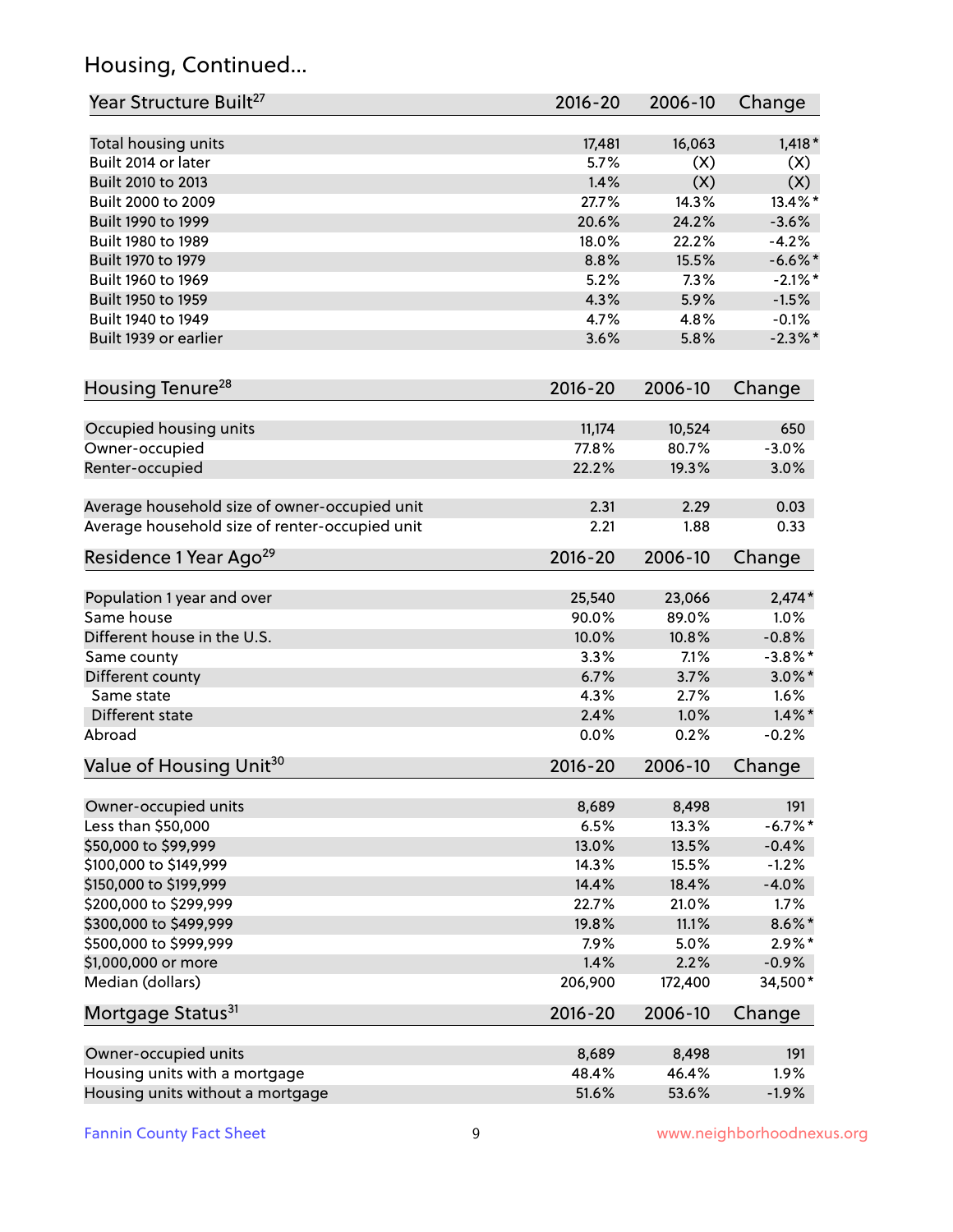## Housing, Continued...

| Selected Monthly Owner Costs <sup>32</sup>                                            | $2016 - 20$ | 2006-10 | Change      |
|---------------------------------------------------------------------------------------|-------------|---------|-------------|
| Housing units with a mortgage                                                         | 4,204       | 3,946   | 258         |
| Less than \$300                                                                       | 0.3%        | 1.2%    | $-0.8%$     |
| \$300 to \$499                                                                        | 1.3%        | 1.8%    | $-0.6%$     |
| \$500 to \$999                                                                        | 30.3%       | 41.7%   | $-11.5%$ *  |
| \$1,000 to \$1,499                                                                    | 34.4%       | 26.8%   | $7.6\%$ *   |
| \$1,500 to \$1,999                                                                    | 20.2%       | 18.1%   | 2.1%        |
| \$2,000 to \$2,999                                                                    | 10.0%       | 8.2%    | 1.9%        |
| \$3,000 or more                                                                       | 3.4%        | 2.2%    | 1.2%        |
| Median (dollars)                                                                      | 1,213       | 1,102   | 111         |
| Housing units without a mortgage                                                      | 4,485       | 4,552   | $-67$       |
| Less than \$150                                                                       | 2.9%        | 5.7%    | $-2.7%$     |
| \$150 to \$249                                                                        | 14.0%       | 26.4%   | $-12.4\%$ * |
| \$250 to \$349                                                                        | 25.4%       | 31.6%   | $-6.2%$     |
| \$350 to \$499                                                                        | 31.7%       | 25.3%   | 6.4%        |
| \$500 to \$699                                                                        | 15.9%       | 7.3%    | $8.6\%$ *   |
| \$700 or more                                                                         | 10.1%       | 3.7%    | $6.3\%$ *   |
| Median (dollars)                                                                      | 379         | 307     | $72*$       |
| Selected Monthly Owner Costs as a Percentage of<br>Household Income <sup>33</sup>     | $2016 - 20$ | 2006-10 | Change      |
| Housing units with a mortgage (excluding units where<br>SMOCAPI cannot be computed)   | 4,168       | 3,927   | 241         |
| Less than 20.0 percent                                                                | 37.7%       | 29.6%   | $8.1\%$ *   |
| 20.0 to 24.9 percent                                                                  | 14.9%       | 10.0%   | 4.9%*       |
| 25.0 to 29.9 percent                                                                  | 9.4%        | 9.0%    | 0.4%        |
| 30.0 to 34.9 percent                                                                  | 11.6%       | 11.2%   | 0.3%        |
| 35.0 percent or more                                                                  | 26.4%       | 40.2%   | $-13.8\%$ * |
| Not computed                                                                          | 36          | 19      | 17          |
| Housing unit without a mortgage (excluding units where<br>SMOCAPI cannot be computed) | 4,338       | 4,534   | $-196$      |
| Less than 10.0 percent                                                                | 51.0%       | 43.5%   | $7.5\%$ *   |
| 10.0 to 14.9 percent                                                                  | 18.1%       | 20.7%   | $-2.6%$     |
| 15.0 to 19.9 percent                                                                  | 10.4%       | 12.9%   | $-2.5%$     |
| 20.0 to 24.9 percent                                                                  | 3.4%        | 4.1%    | $-0.7%$     |
| 25.0 to 29.9 percent                                                                  | 3.5%        | 5.8%    | $-2.2%$     |
| 30.0 to 34.9 percent                                                                  | 3.7%        | 2.6%    | 1.1%        |
| 35.0 percent or more                                                                  | 9.9%        | 10.5%   | $-0.6%$     |
| Not computed                                                                          | 147         | 18      | $129*$      |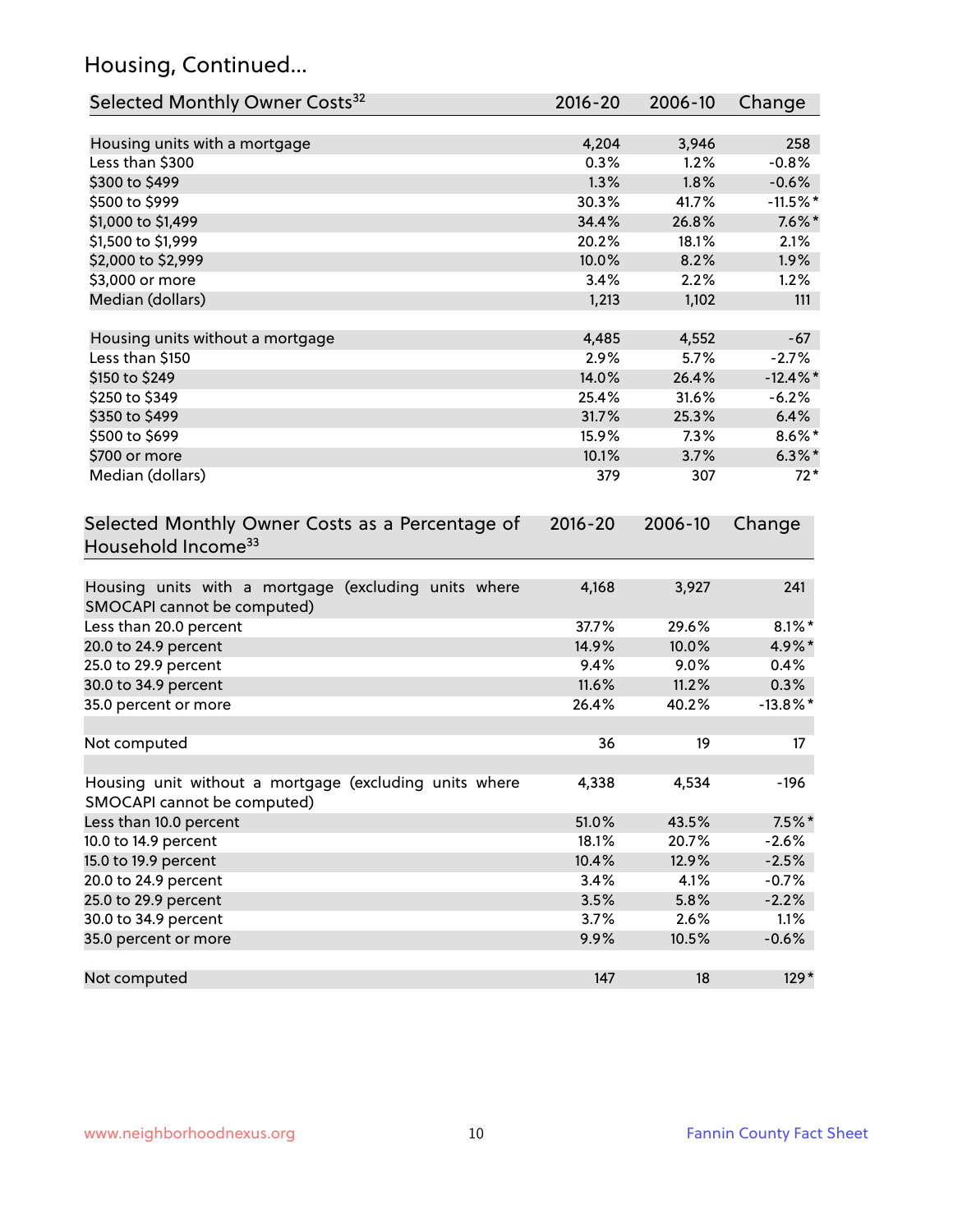## Housing, Continued...

| Gross Rent <sup>34</sup>                                                       | 2016-20     | 2006-10 | Change     |
|--------------------------------------------------------------------------------|-------------|---------|------------|
|                                                                                |             |         |            |
| Occupied units paying rent                                                     | 2,070       | 1,637   | 433        |
| Less than \$200                                                                | 1.3%        | 7.8%    | $-6.6\%$ * |
| \$200 to \$499                                                                 | 14.8%       | 28.3%   | $-13.5%$ * |
| \$500 to \$749                                                                 | 43.4%       | 40.3%   | 3.1%       |
| \$750 to \$999                                                                 | 14.3%       | 18.0%   | $-3.6%$    |
| \$1,000 to \$1,499                                                             | 23.7%       | 5.7%    | 18.0%*     |
| \$1,500 to \$1,999                                                             | 0.8%        | 0.0%    | 0.8%       |
| \$2,000 or more                                                                | 1.7%        | 0.0%    | $1.7\%$    |
| Median (dollars)                                                               | 680         | 556     | $124*$     |
|                                                                                |             |         |            |
| No rent paid                                                                   | 415         | 389     | 26         |
|                                                                                |             |         |            |
| Gross Rent as a Percentage of Household Income <sup>35</sup>                   | $2016 - 20$ | 2006-10 | Change     |
|                                                                                |             |         |            |
| Occupied units paying rent (excluding units where GRAPI<br>cannot be computed) | 2,020       | 1,623   | 397        |
| Less than 15.0 percent                                                         | 16.6%       | 20.6%   | $-4.0%$    |
| 15.0 to 19.9 percent                                                           | 11.5%       | 12.0%   | $-0.5%$    |
| 20.0 to 24.9 percent                                                           | 5.9%        | 6.4%    | $-0.5%$    |
| 25.0 to 29.9 percent                                                           | 15.2%       | 11.4%   | 3.8%       |
| 30.0 to 34.9 percent                                                           | 24.7%       | 14.2%   | 10.5%      |
| 35.0 percent or more                                                           | 26.0%       | 35.4%   | $-9.4%$    |

| Not computed | 465 | 403 | O۵ |
|--------------|-----|-----|----|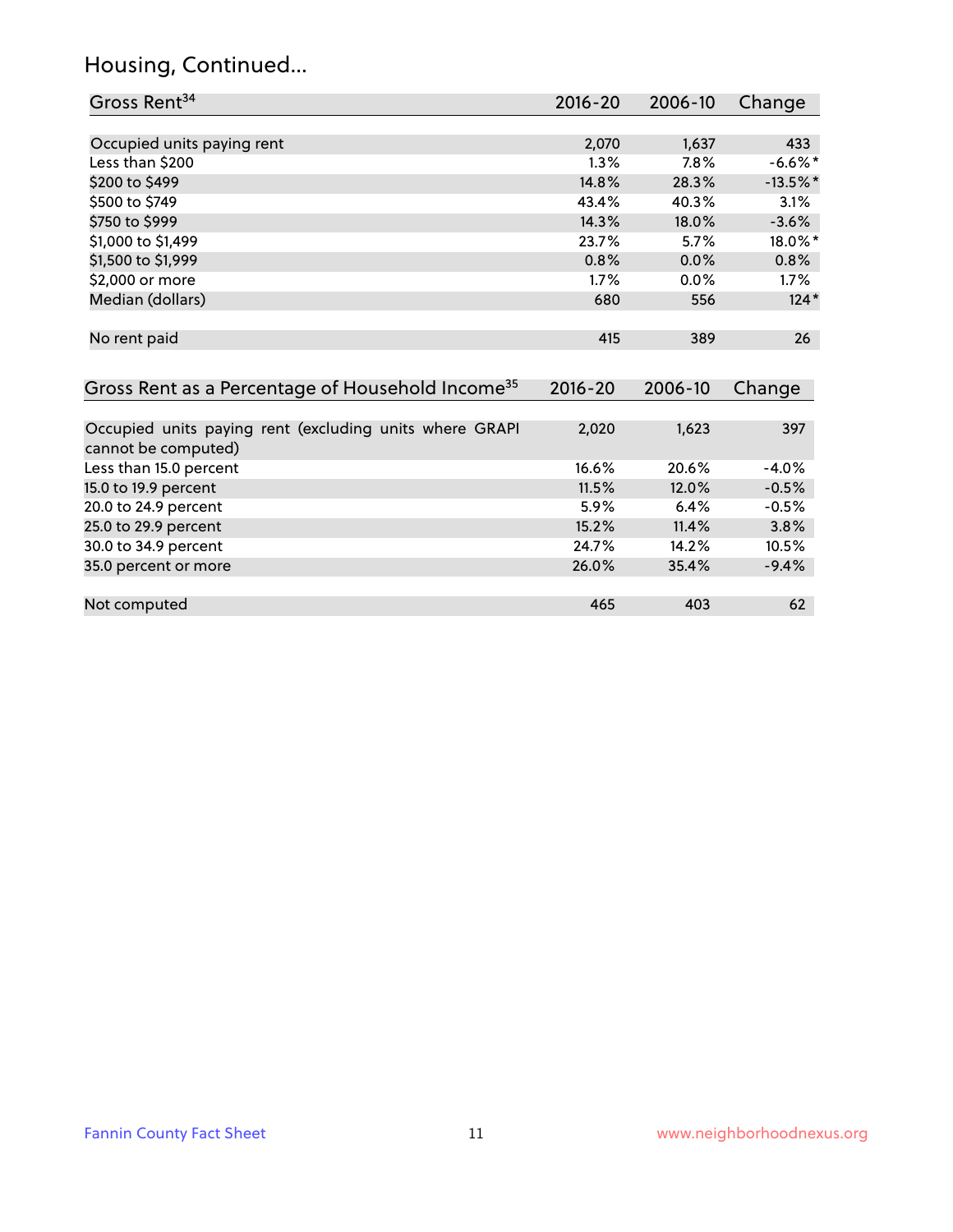## Community Involvement

| Voter Registration and Turnout <sup>36</sup> | 2020   |
|----------------------------------------------|--------|
|                                              |        |
| Active registered voters                     | 20.199 |
| Number voted in Presidential election        | 14.791 |
| Percent voted in Presidential election       | 73.2%  |

## Transportation

| Commuting to Work <sup>37</sup>           | 2016-20     | 2006-10 | Change     |
|-------------------------------------------|-------------|---------|------------|
|                                           |             |         |            |
| Workers 16 years and over                 | 9,646       | 9,247   | 399        |
| Car, truck, or van - drove alone          | 77.1%       | 82.4%   | $-5.3\%$ * |
| Car, truck, or van - carpooled            | 12.5%       | 13.1%   | $-0.6%$    |
| Public transportation (excluding taxicab) | 0.3%        | $1.3\%$ | $-1.0\%$   |
| Walked                                    | 0.7%        | $1.1\%$ | $-0.4%$    |
| Other means                               | 1.1%        | 0.7%    | 0.4%       |
| Worked at home                            | 8.2%        | 1.4%    | $6.8\%$ *  |
| Mean travel time to work (minutes)        | 27.1        | 26.7    | 0.4        |
|                                           |             |         |            |
| Vehicles Available <sup>38</sup>          | $2016 - 20$ | 2006-10 | Change     |
| Occupied housing units                    | 11,174      | 10,524  | 650        |
| No vehicles available                     | 4.6%        | $3.9\%$ | 0.8%       |
| 1 vehicle available                       | 28.8%       | 28.6%   | 0.2%       |
| 2 vehicles available                      | 38.2%       | 39.6%   | $-1.4%$    |
| 3 or more vehicles available              | 28.3%       | 27.9%   | 0.4%       |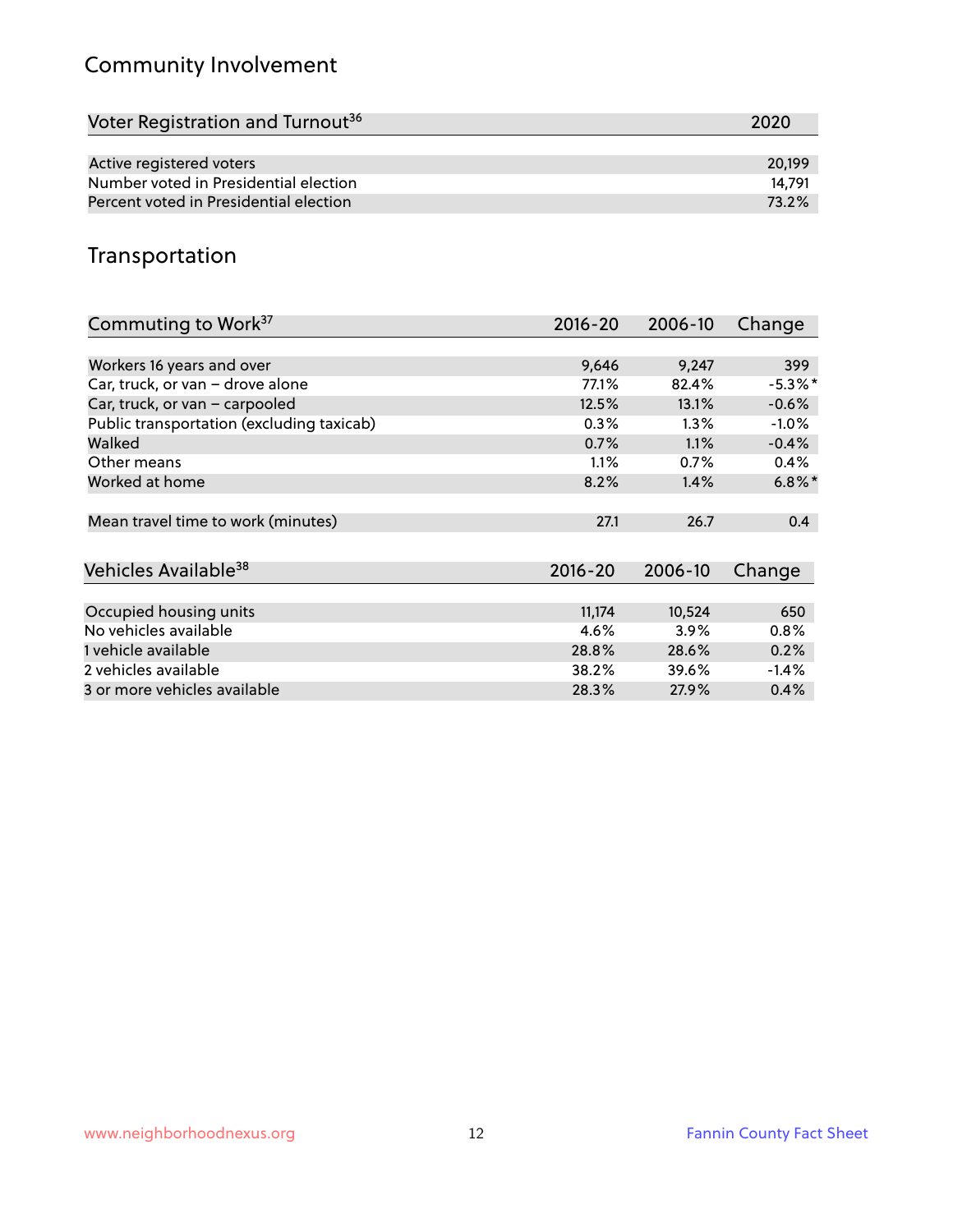#### Health

| Health Insurance coverage <sup>39</sup> | 2016-20 |
|-----------------------------------------|---------|
|-----------------------------------------|---------|

| Civilian Noninstitutionalized Population                | 25,639 |
|---------------------------------------------------------|--------|
| With health insurance coverage                          | 88.2%  |
| With private health insurance coverage                  | 61.0%  |
| With public health coverage                             | 47.6%  |
| No health insurance coverage                            | 11.8%  |
| Civilian Noninstitutionalized Population Under 19 years | 4,414  |
| No health insurance coverage                            | 10.1%  |
| Civilian Noninstitutionalized Population 19 to 64 years | 13,781 |
| In labor force:                                         | 9,425  |
| Employed:                                               | 8,926  |
| With health insurance coverage                          | 82.9%  |
| With private health insurance coverage                  | 50.5%  |
| With public coverage                                    | 10.9%  |
| No health insurance coverage                            | 17.1%  |
| Unemployed:                                             | 499    |
| With health insurance coverage                          | 52.5%  |
| With private health insurance coverage                  | 50.5%  |
| With public coverage                                    | 9.6%   |
| No health insurance coverage                            | 47.5%  |
| Not in labor force:                                     | 4,356  |
| With health insurance coverage                          | 81.8%  |
| With private health insurance coverage                  | 52.8%  |
| With public coverage                                    | 38.3%  |
| No health insurance coverage                            | 18.2%  |

# **Health Factors Most Recent** And The Control of the Control of The Control of The Control of The Control of The Control of The Control of The Control of The Control of The Control of The Control of The Control of The Contr

| Premature Death (YPLL before age 75 per 100,000 population, age-adjusted) <sup>40</sup> | 10,229.9 |
|-----------------------------------------------------------------------------------------|----------|
| Average number of Physically Unhealthy Days <sup>41</sup>                               | 4.5      |
| Average number of Mentally Unhealthy Days <sup>42</sup>                                 | 5.5      |
| Low Birthweight Births <sup>43</sup>                                                    | $7.4\%$  |
| Diabetes Prevalence <sup>44</sup>                                                       | 10.1%    |
| HIV Prevalence (per 100,000 population) <sup>45</sup>                                   | 146.3    |
| Rate, Deduplicated ER Visits for Asthma, Ages 0-17 <sup>46</sup>                        | 346.7    |